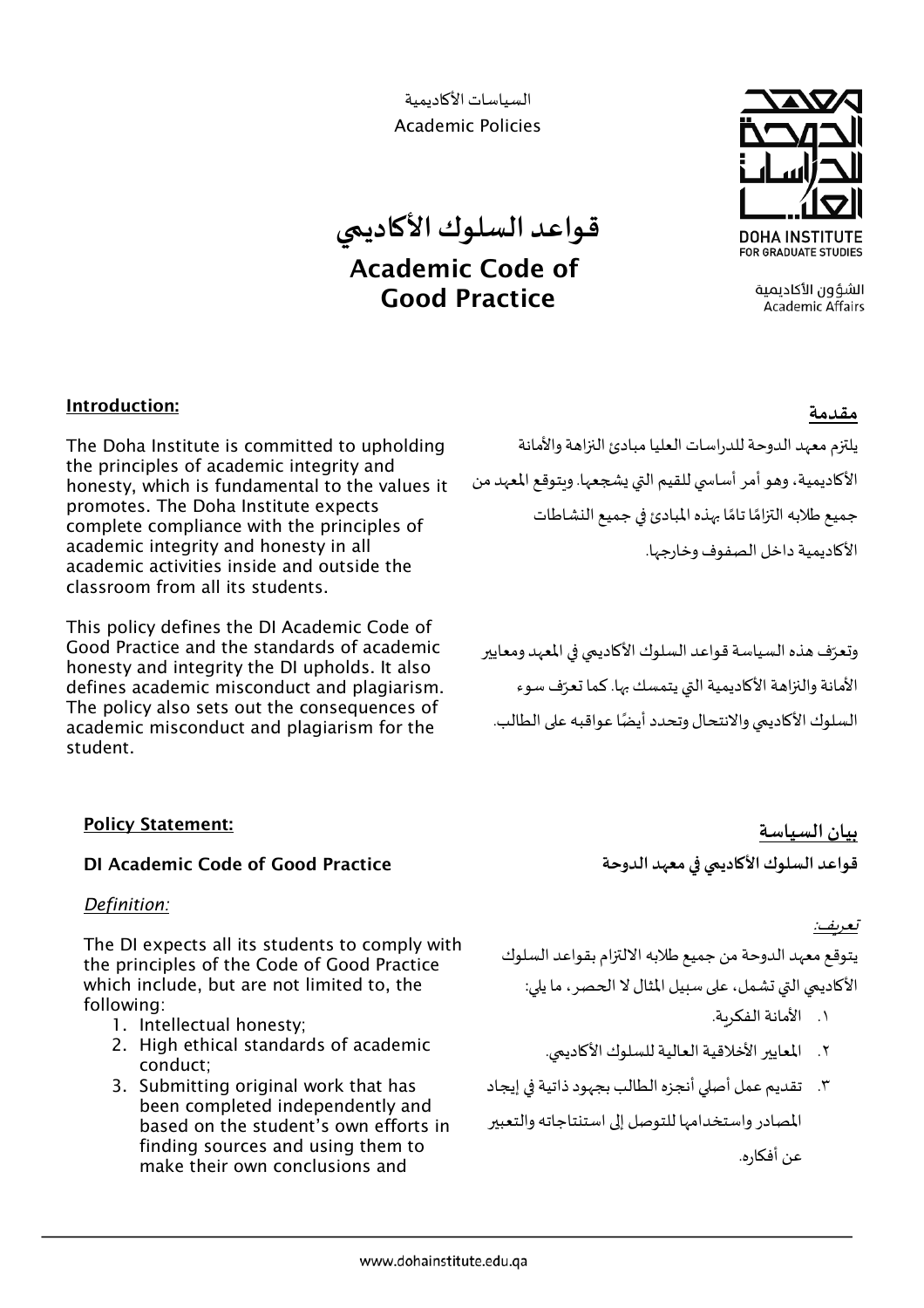express their own ideas;

- 4. Acknowledging the work and efforts of other individuals and making appropriate references;
- 5. Undertaking honest research, using appropriate research methods and reporting accurate results;
- 6. Relying on one's own efforts in completing examinations and all other forms of assessment.

#### *Responsibilities:*

- 1. Students and faculty must have access to, and be clearly aware of, the different possible forms of academic misconduct, and their consequences;
- 2. Students must be given guidance on how to avoid academic misconduct;
- 3. Faculty must be adequately trained on detecting and dealing with different forms of academic misconduct;
- 4. Students must sign an "Academic Code of Good Practice" contract upon enrolment and registration, i.e. at the beginning of their program of study. This contract defines the DI Academic Code of Good Practice and defines and gives examples of academic misconduct;
- 5. Students must sign a declaration that the work they are submitting is their own and that they have appropriately referenced work included that is not their own.
- ٤. تقدير عمل الأخرين وجهودهم، وإيراد المراجع بطريقة ملائمة.
- .٥ إجراء بحوث نز��ة، باستخدام طرق بحث ملائمة وذكر نتائج دقيقة.
- .٦ اعتماد الطالب ع�� جهوده الذاتية �� إتمام الامتحانات وسائر أنماط التقييم الأخرى.

#### المسؤوليات:

- .١ يجب أن �عرف الطلاب وأعضاء هيئة التدريس و�در�وا بوضوح ش�ى الصور الممكنة لسوء السلوك الأ�ادي�ي وعواقبھ.
- .٢ يجب إعطاء الطلاب توج��ات �� شأن سبل تجنب سوء السلوك الأكاديمي.
	- ٍ<br>ا ٣. يجب تدريب أعضاء هيئة التدريس تدريبًا كافيًا، يساعدهم على كشف شتى أنواع سوء السلوك الأكاديمي والتعامل معها.
- ֦֧֦֧֖֖֖֖֖֧֦֧ׅ֦֧ׅ֧ׅ֧֧֚֚֚֚֚֚֝֬֝֬֜֓֓֡֬֜֓֓֬֓֜֓֓֞֓֡֬֓֓֞֓֡֬֓֓֞֓֡֬֓֓֞֬֓֓֞֓֡֬֓֓֞֓֡֬֓֓֞֓֝֬ ٤. يجب أن يوقّع الطالب عقد "قواعد السلوك الأكاديمي" عند الالتحاق والتسجيل، أي في بداية برنامجه الدراسي. ويعرّف هذا العقد قواعد السلوك الأكاديمي في المعهد وبحدد ويعطي أمثلة على سوء السلوك الأكاديمي.
- **.** ه. يجب أن يوقّع الطالب تصريحًا بأنّ العمل الذي يقدّمه ًهو عمله الخاص، وأنه أشار بطريقة ملائمة إلى المراجع التي استعان بها.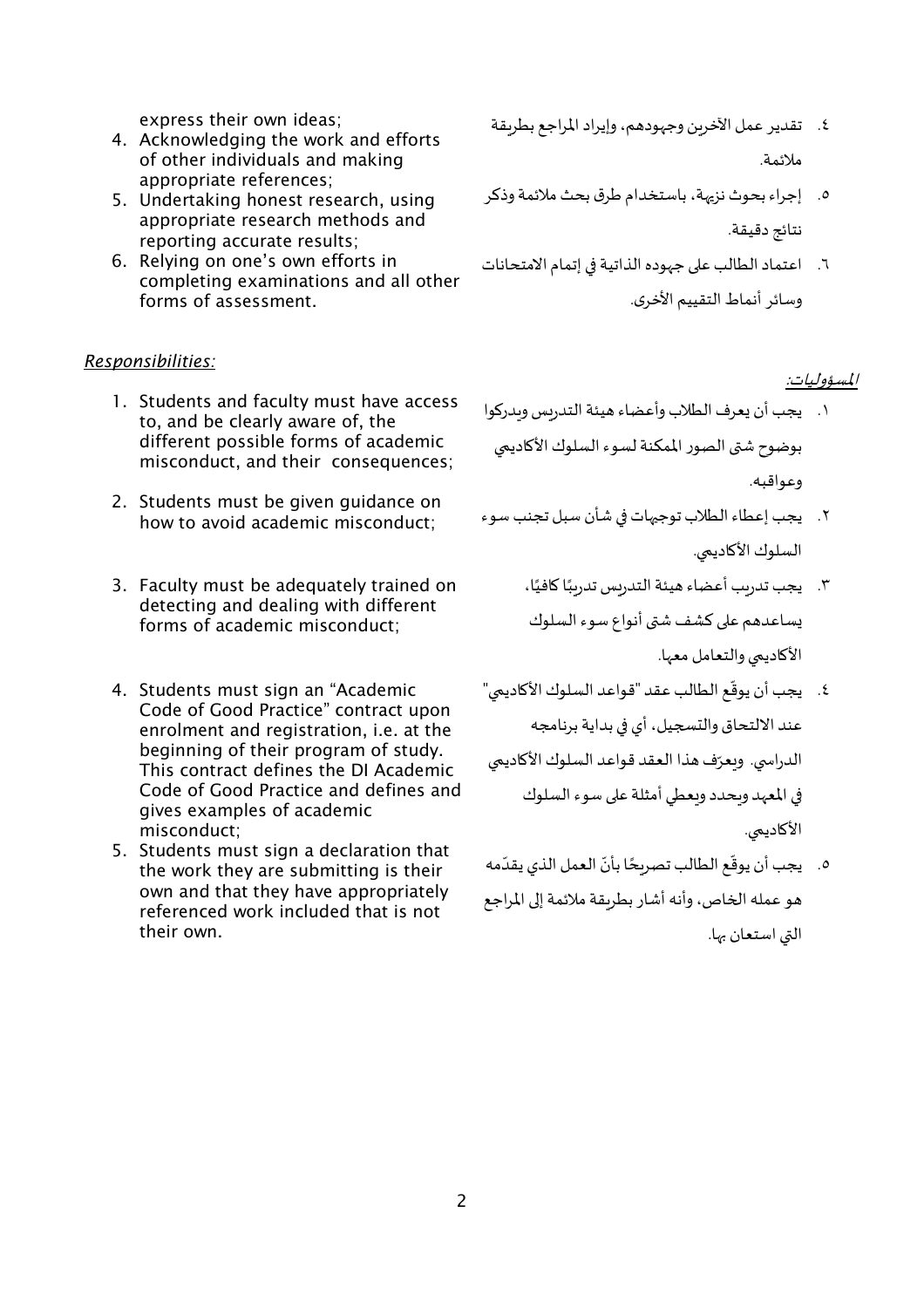## Academic Misconduct and Plagiarism

The Doha Institute takes academic misconduct and plagiarism very seriously and students found guilty of it will be penalized.

#### *Definitions:*

- 1. Academic Misconduct is behavior or actions that fall short of the standards required to ensure that academic integrity and honesty of assessed work is upheld. This can take any of the following forms but is not limited to them:
	- a. *Plagiarism*; this entails representing directly or indirectly, verbatim or by summarizing and rephrasing, the work or ideas of another person as one's own, through failure to appropriately acknowledge the source or referencing. Examples also include, but are not limited to the following:
		- i. Paraphrasing another's work and not acknowledging the source;
		- ii. Self-plagiarism; when students submit the same piece of work for different assessments without acknowledgment.
	- b. *Fabrication*; this entails creating and presenting false data. Examples also include, but are not limited to the following:
		- i. Presenting results of research that was not conducted;
		- ii. Employing a technique in an exam or assessment that was specifically prohibited by the course instructor.
	- c. *Cheating;* this entails the use and possession of unauthorized material in an exam. This also includes impersonation of another individual due to sit an exam and trying to give or obtain information about an exam. Examples also include, but are not limited to:
		- i. Violating examination rules and regulations (such as presenting or using a mobile phone during the examination);
		- ii. Not complying with the invigilators instructions or the instructions on the exam paper.

**سوء السلوك الأ�ادي�ي والانتحال** يأخذ معهد الدوحة سوء السلوك الأكاديمي والانتحال على محمل الجد، ويعاقب الطلاب الذين تثبت إدانتهم به.

#### <u>تعريفات:</u>

- ١. سوء السلوك الأكاديمي هو سلوك أو تصرفات لا تر قي إلى المعايير المطلوبة لضمان المحافظة على النزاهة والأمانة الأكاديمية للعمل المقيَّم. وبمكن أن يأخذ ذلك أي من الأنواع التالية من دون أن يقتصر عل��ا:
- ֦֧֦֧֦֧֦֧֦֧֦֧֦֧֦֧֦֧֦֧֦֧֦֧֦֧֦֧֦֧ׅ֧֦֧֦֧֧֦֧֧֦֧֧ׅ֧֦֧֦֧֧֦֧֦֧֪֦֧֜֓֓֜֓֓֜֓֓֓֜֓֓֜֬֓֜֬֓֬֜֬ أ- *الانتحال:* (السرقة الأدبية)، يتضمن ذلك تمثّل عمل شخص آخر أو أفكاره صراحة أو ضمنيًا، حرفيًا أو عبر الت�خيص وإعادة الصوغ، ع�� أنھ من عمل الطالب، وذلك �عدم ذكر المصدر أو المرجع بطر�قة ملائمة. ومن الأمثلة على ذلك:
- i. إعادة صوغ عمل �خص آخر وعدم ذكر المصدر.
- ii. الانتحال الذا�ي: عندما يقدم الطالب العمل نفسھ لتقييمات مختلفة من دون الإقرار بذلك.
	- ب- ا*لتلفيق*: يتضمن اختلاق بيانات كاذبة وتقديمها، ومنها على سبيل المثال لا الحصر:
		- .<br>i. تقديم نتائج بحث لم يُجرَ.
	- ii. استخدام وسيلة منعها تحديدًا أستاذ المادة في امتحان أو تقييم.
- ج- ا*لغش:* وهو حيازة مواد غير مسموح بها واستخدامها في ٍ<br>; الامتحان. وهذا يشمل أيضًا انتحال شخصية شخص آخر لإجراء الامتحان، ومحاولة إعطاء معلومات عن الامتحان أو الحصول عليها. ومن الأمثلة على الغش:
- i. مخالفة قواعد الامتحان وأنظمتھ (�إظهار الهاتف ا�حمول أو استخدامھ أثناء الامتحان).
	- ii. عدم الال��ام بتعليمات المراقب�ن أو التعليمات الم�جلة ع�� ورقة الامتحان.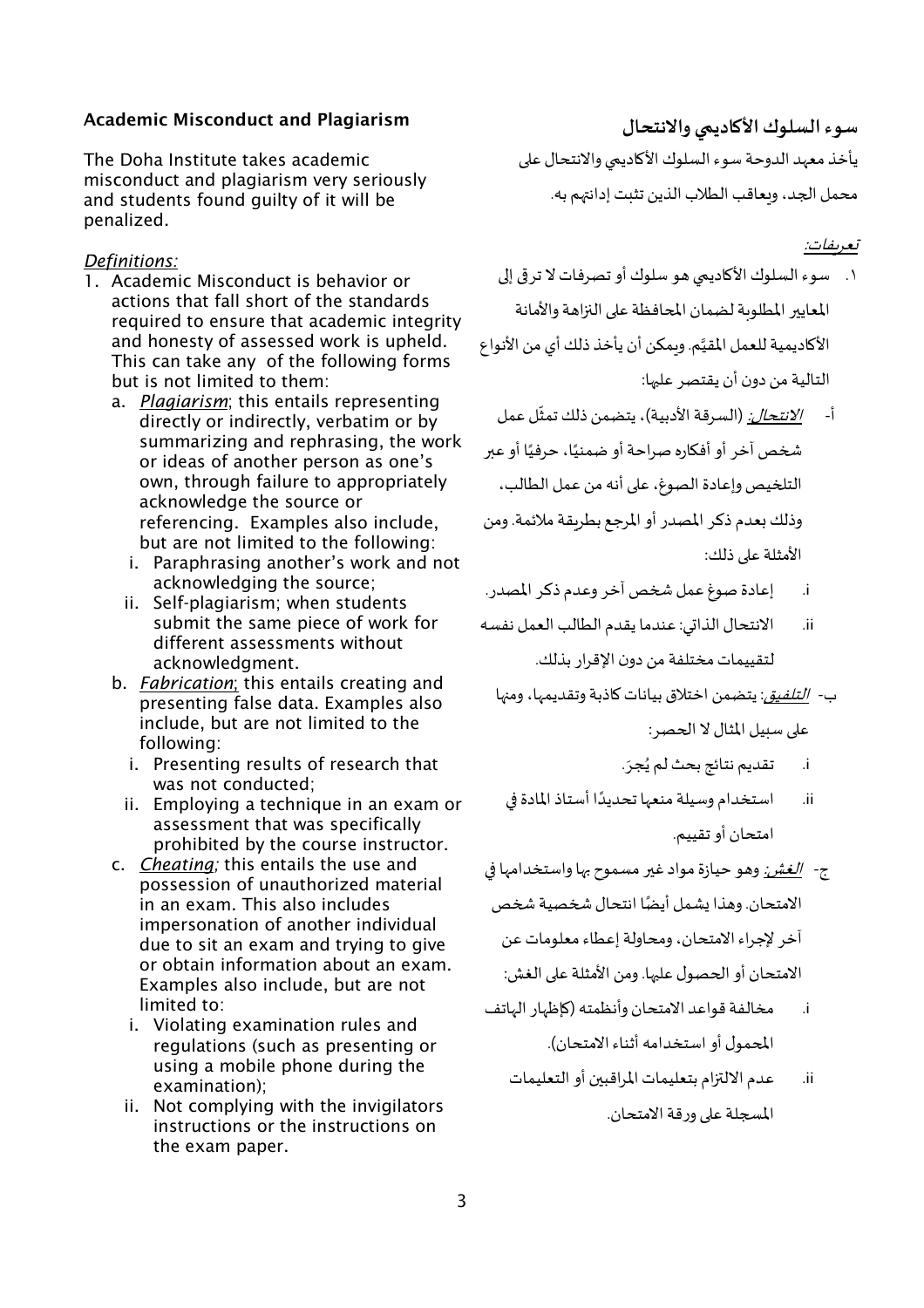- d. Falsification; this entails inappropriate manipulation of data. Examples include, but are not limited to:
	- i. Adding false or misleading statements:
	- ii. Misrepresenting methods of an experiment or research;
- iii. Misrepresenting results.
- e. Collusion; this entails working with one or more students on a piece of work, then presenting this work as one's own, without acknowledging the contribution/collaboration of others. Examples of this include, but are not limited to:
	- i. When a student submits a piece of work that is written by another person:
	- ii. Allowing other students to submit any part of one's work as their own.
- 2. Schools and programs may extend the definitions of academic misconduct set above, provided they are clearly communicated to students.

## Managing and consequences of academic misconduct:

- 1. The Dean will appoint an ad hoc academic disciplinary committee to deal with reported cases of academic misconduct. This committee will convene on a needs basis to deal with reported cases and within the timeframe set in point (6) below. The membership of this committee will consist of the Dean, as chair, or his/her representative, the respective head of program and other members as may be appropriate. The committee will be quided by this policy document in its decisions.
- 2. The Doha Institute may introduce software for the detection of plagiarism (e.g. Turnitin) and students must use this software to submit written assessed work whenever instructed to.
- 3. If an exam invigilator suspects that a student is cheating (or suspects any other form of academic misconduct) during an exam, a preliminary report with
- د- التزوير: وهو تلاعب بالبيانات. وبشمل ذلك على سبيل المثال لا الحصر :
	- إضافة عبارات كاذبة أو مضللة.  $\blacksquare$ .i
		- تحريف طرق تجرية أو بحث. .ii
			- iii. تحريف النتائج.

هـ-*التـواطؤ:* وهـو الـعمل مع طالب أو أكثر على جزء من الـعمل، ثم تقديم هذا العمل على أنه من عمل الطالب بمفرده، من دون الاعتراف بمساهمة الآخرين أو تعاونهم معه. ويشمل ذلك على سبيل المثال لا الحصر:

- i. أن يقدّم طالب جزءًا من العمل كتبه شخص آخر .
- أن يسمح الطالب لطلاب آخربن بتقديم أي جزء من ii. عمله على أنه من إنجازهم.
- ٢. يجوز أن توسِّع الكليات والبرامج تعاريف سوء السلوك الأكاديمي المبيّن آنفًا، شربطة إيصالها بوضوح إلى الطلاب.

# إدارة سوء السلوك الأكاديمي وعواقبه

- ١. يعيّن العميد لجنة تأديب تُشكّل خصيصًا لمعالجة حالات سوء السلوك الأكاديمي. وتجتمع هذه اللجنة بحسب الحاجة للنظر في الحالات المبلغ عنها، وضمن الإطار الزمني المحدد في النقطة (و) أدناه. وتتكون عضوبتها عادةً من العميد أو ممثله، رئيسًا، إلى جانب مدير البرنامج المعنى وغيرهم من الأعضاء حسبما يقتضى الحال. وتسترشد اللجنة بوثيقة السياسة هذه في قراراتها.
- ٢. قد يستخدم معهد الدوحة برنامجًا للكشف عن الانتحال (تورنيتين مثلًا)، وبجب أن يستخدم الطالب هذا البرنامج لتقديم العمل المقيم المكتوب متى طلب منه ذلك.
- ٣. [ذا شك مراقب امتحانات في أنّ طالبًا ما يغش أثناء الامتحان (أو اشتبه في حصول أية صورة أخرى من صور سوء السلوك الأكاديمي)، يجب على الفور رفع تقربر أولى مشفوع بأدلة ملائمة، وتقديمه إلى مدير البرنامج المعنى لمزبد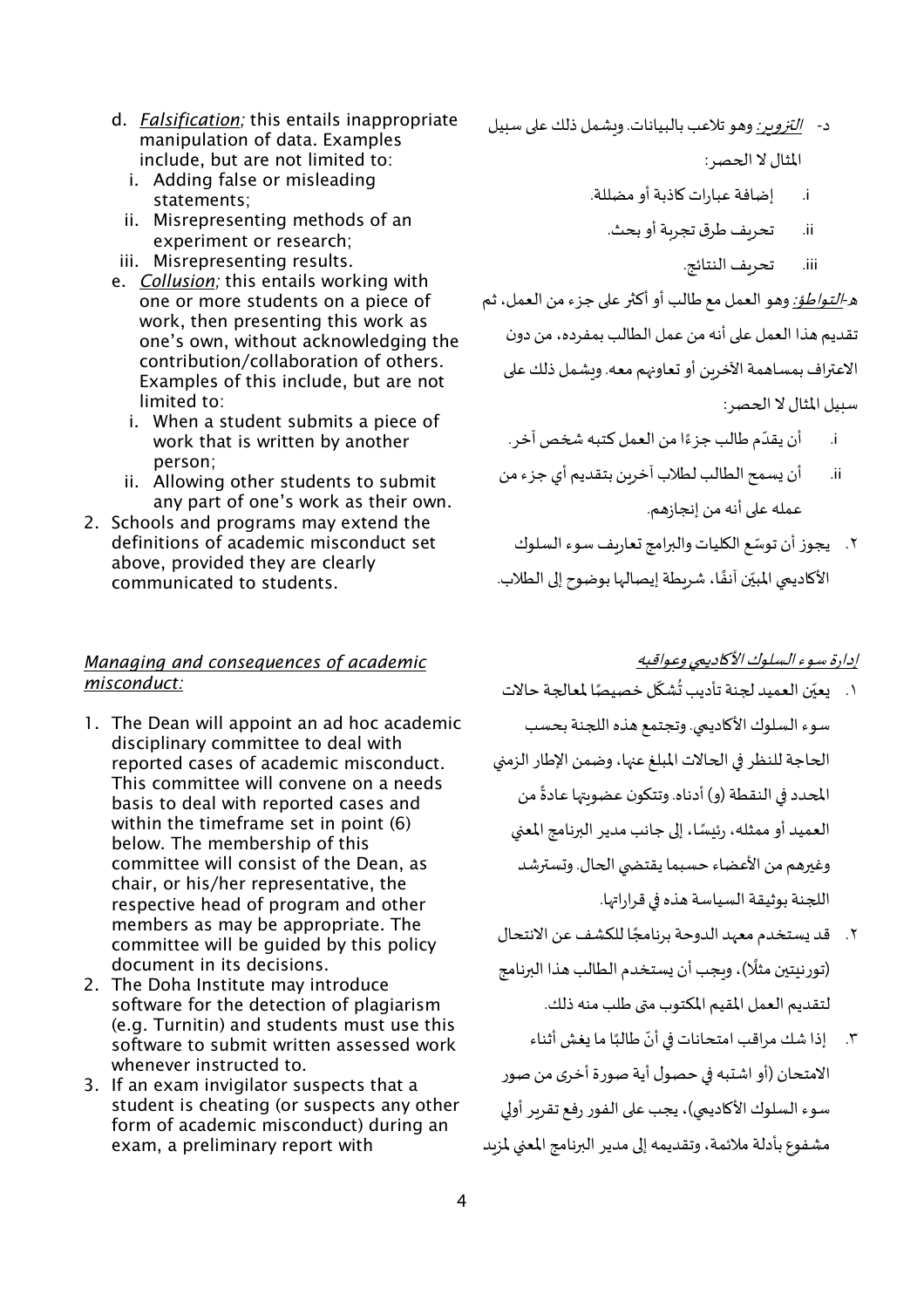appropriate evidence must be immediately filed and submitted to the head of program concerned for further investigation and action. The student must also be informed of this report after the examination ends and any inadmissible material confiscated.

- 4. If the faculty assessing or marking a student's work suspects plagiarism or any other form of academic misconduct in a written piece of work, he/she must file a preliminary report with appropriate evidence and submit it to the head of program for further investigation.
- 5. Heads of programs will report cases of academic misconduct which have been investigated and deemed admissible to the respective Dean, who in turn appoints the disciplinary committee.
- 6. Any form of investigation pertaining to academic misconduct must be completed within two weeks from the date the incident is reported in writing, and in all cases before issuing the grades of the course relevant to the incident, whichever comes first. If the student is graduating at the end of the semester in which the incident takes place, then the investigation must be completed before degrees are awarded.
- 7. The investigation will involve meeting with the student. The student must be shown evidence of academic misconduct and must be kept informed of the investigations taking place in regards to the case.
- 8. If, after investigation, no case of academic misconduct is found against a student, no record will be kept on the student's record.
- 9. If after investigating the case of academic misconduct the student is found guilty;
	- i. The student receives no mark for that assessment.
	- ii. If the student is allowed to re-sit an exam or re-submit assessment, the mark will be capped at the pass mark of "C".
	- iii. Other assessed work must also be re-checked for academic misconduct.

من التحقيق واتخاذ إجراء. كما يجب إبلاغ الطالب ��ذا التقرير بعد انتهاء الامتحان وبأي مواد ممنوعة تمت مصادر تها.

- ֖֖֖֖֖֖֖֖֖֖֧֪֪ׅ֧֧ׅ֧֧ׅ֧֧ׅ֧֚֚֚֚֚֚֚֚֚֚֚֚֚֚֚֡֬֝֓֓֓֝֬֜֓֓֝֬֜֓֓֝֬֜֓֝֬ ٤. إذا اشتبه أستاذ، وهو يقيّم عمل طالب أو يضع له علامات، �� الانتحال أو �� أي صورة أخرى من صور سوء السلوك الأكاديمي في مادة مكتوبة، يجب أن يرفع تقربِرًا مبدئيًا مع الأدلة الملائمة إلى مدير البرنامج لمزىد من التحقيق.
- ٥. يبلّغ مدراء البرامج العميد عن حالات سوء السلوك ֦֧֦֧֦֧֦֧֦֧֦֧֦֧֦֧ׅ֧֦֧ׅ֧֝֜֓֓֜֓֓<u>֓</u> الأكاديمي التي جرى التحقيق فيها، الذي بدوره يشكّل لجنة التأديب.
- ٦. يجب إكمال أي نوع من أنواع التحقيق المتعلق بسوء السلوك الأكاديمي في غضون أسبوعين من تارىخ الإبلاغ عن الحادثة خطيًا، وفي جميع الحالات يتم ذلك قبل إصدار ًدرجات المقرر المرتبط بالحادثة، أيهما يأتي أولًا. وإذا كان الطالب سيتخرّج في نهاية الفصل الدراسي الذي حصلت فيه ا�حادثة، فيجب إ��اء التحقيق قبل منح الدرجات.
	- ً٧. يتضمن التحقيق اجتماعًا بالطالب. ويجب إطلاع الطالب على الأدلة على سوء السلوك الأكاديمي، وإبقاؤه على اطلاع على التحقيقات الجاربة بخصوص الحالة.
	- ّ٨. إذا تبيّن، بعد التحقيق، عدم وجود أية حالة من حالات ֦֧֦֧֦֧֦֧֦֧֦֧֦֧֦֧֦֧֦֧֦֧֦֧֦֧֦֧ׅ֧֦֧ׅ֧֧ׅ֧֦֧֧֦֧֧֦֧֛֪֦֧֜֓֜֜֓֜֜֓֜֜֬֜֜ سوء السلوك الأكاديمي ضد الطالب، فإنّه لا يحتفظ بأي من وثائق التحقيق في سجل الطالب.
		- ٩. إذا تبيّن بعد التحقيق في قضية سوء سلوك أكاديمي أنّ الطالب مذنب:
			- i. لا يتلقى الطالب أي علامة �� هذا التقييم.
	- ii. إذا سمح للطالب بإعادة الامتحان أو إعادة تقديم التقييم، تصبح العلامة القصوى �� علامة النجاح C.
		- ֦֧֦֧֦֧֦֧֦֧֦֧֦֧֦֧֦֧֦֧֦֧֦֧֦֧֦֧ׅ֧ׅ֧֧֜֓֜֓֜ iii. يجب إعادة تدقيق أعمال الطالب المقيّمة الأخرى، للتحقق إن �ان هناك سوء سلوك أ�ادي�ي.